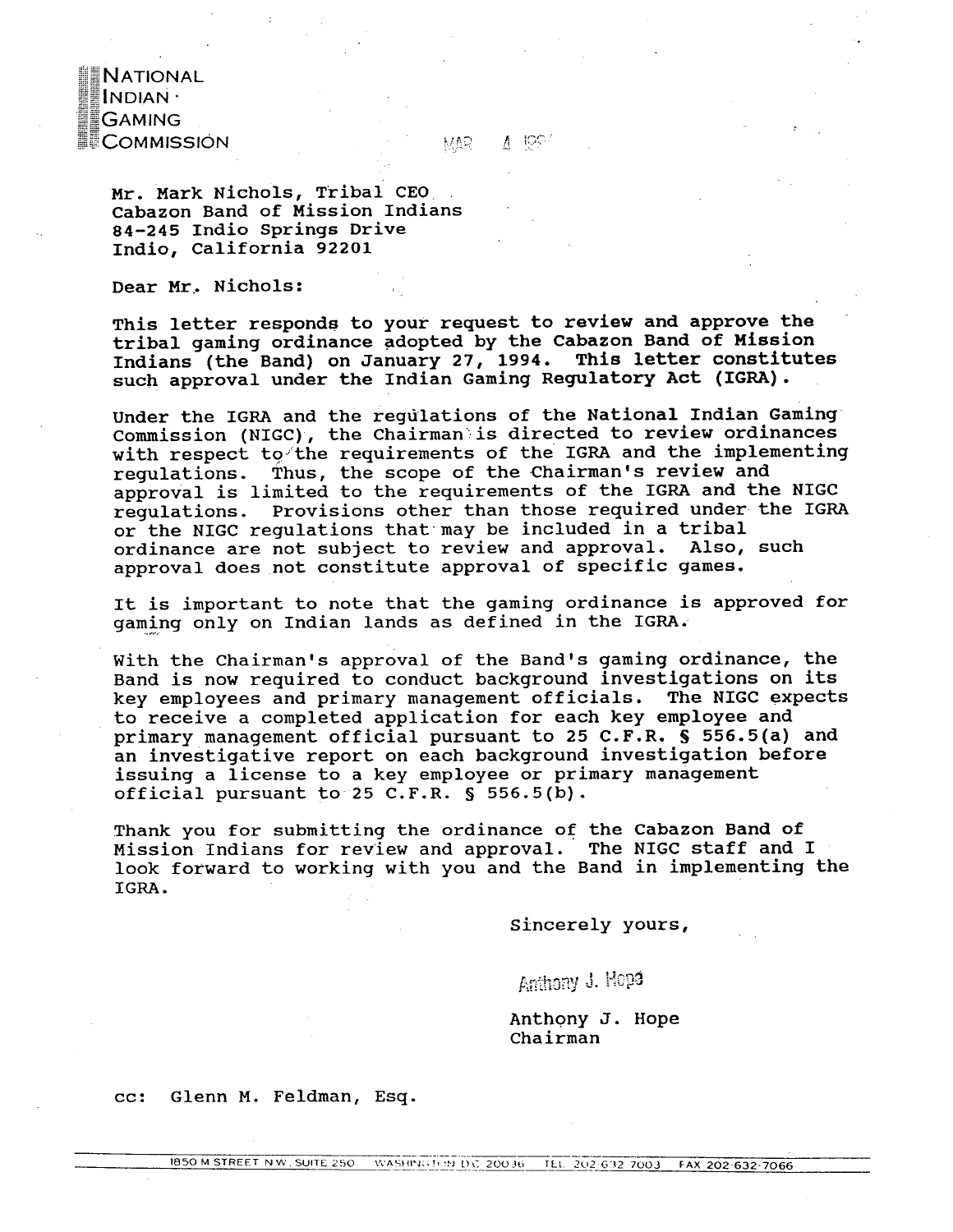## CABAZON BAND OF MISSION INDIANS TRIBAL CODE TITLE 5: GAMING CHAPTER 4: INDIAN GAMING REGULATORY ACT COMPLIANCE

Section 5-401. Purpose

The Cabazon Band of Mission Indians (hereinafter "Tribe"), empowered by the Tribe's Articles of Association to enact ordinances, hereby enacts this ordinance in order to ensure that Class I1 and Class I11 gaming operations on tribal lands are conducted in accordance with the Indian Gaming Regulatory **Act.** 

Section 5-402. Gaming Authorized

Class I1 gaming as defined in the Indian Gaming Regulatory Act, P.L. 100-447, 25 U.S.C. Section 2703(7)(A) ("IGRA") and Class I11 gaming as defined in Section 2703 (8) of IGM are hereby authorized.

#### Section 5-403. Ownership of Gaminq

The Tribe shall have the sole propriety interest in and responsibility for the conduct of any gaming operation authorized by this ordinance.

Section 5-404. Use of Gaming Revenue

A. Net revenues from Class I1 and Class I11 gaming shall be used only for the following purposes: to fund tribal government operations and programs; provide for the general welfare of the Tribe and its members; promote tribal economic development; donate to charitable organizations; or help fund operations of local government agencies.

**B.** If the Tribe elects to make per capita payments to tribal members from gaming revenues, it shall authorize such payments only upon approval of a plan submitted to the Secretary of the Interior under 25 U.S.C. § 2710(b)(3).

#### Section 5-405. Audit

A. The Tribe shall cause to be conducted annually an independent audit of gaming operations and shall submit the resulting audit reports to the National Indian Gaming Commission.

**B.** All gaming related contracts that result in the purchase of supplies, services, or concessions in excess of \$25,000.00 annually, except contracts for professional legal and accounting services, shall be specifically included within the scope of the audit that is described in subsection A. above.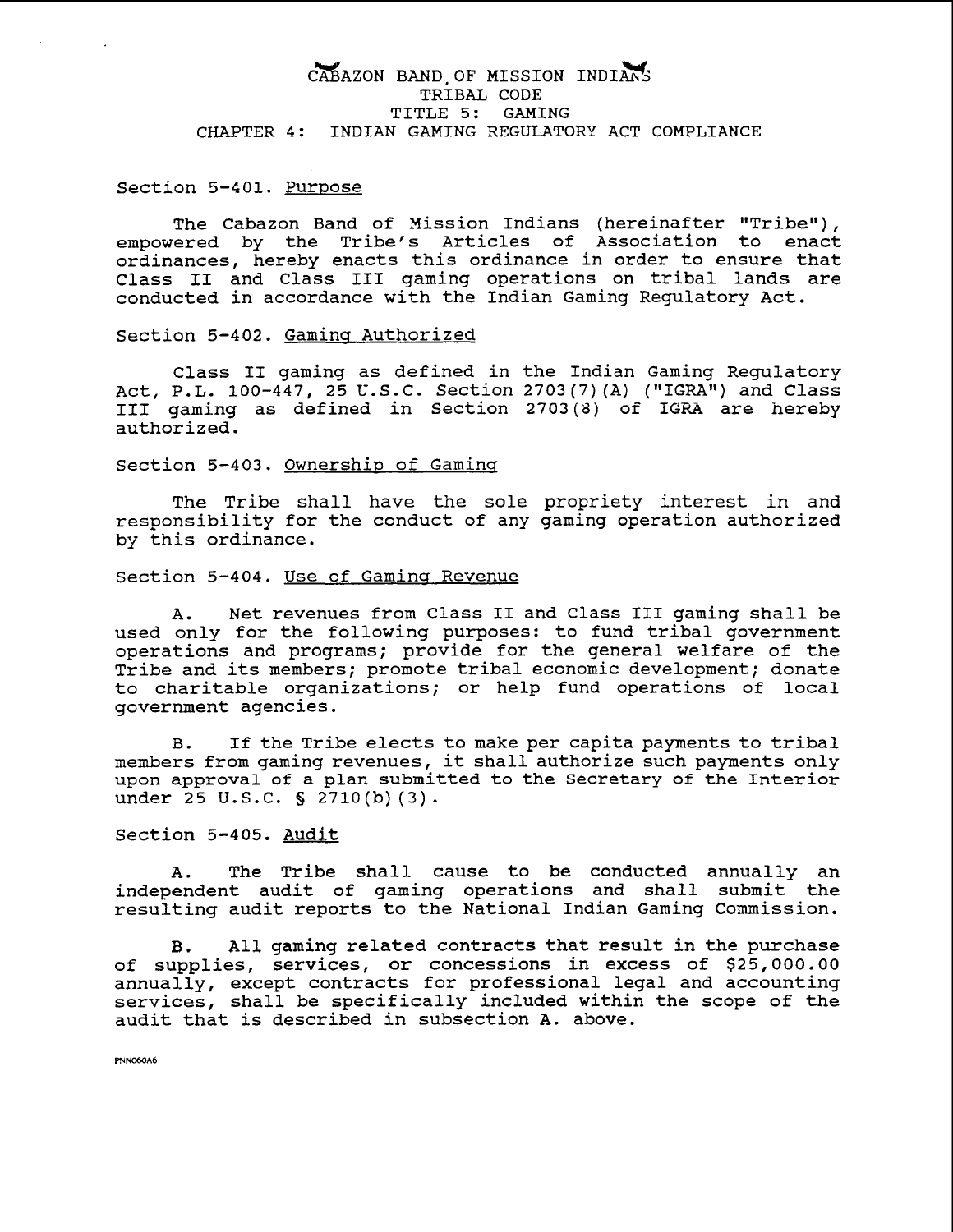## Section 5-406. Protection of the Environment and Public Health and Safety

Class I1 and Class I11 gaming facilities shall be constructed, maintained and operated in a manner that adequately protects the environment and the public health and safety.

## Section 5-407. Licenses for Key Employees and Primary Management Officials

The Tribe shall ensure that the policies and procedures set out in this section are implemented with respect to key employees and primary management officials employed at any Class I1 or Class III gaming enterprise operated on Indian lands:

#### Definitions  $A.$

For the purposes of this section, the following definitions apply:

- 1. Key employee means
	- a. A person who performs one or more of the following functions:
		- $(1)$ Bingo caller;
		- (2) Counting room supervisor;
		- Chief of security;
		- Custodian of gaming supplies or cash;
		- Floor manager;
		- (6) Pit boss;
		- (7) Dealer;
		- Croupier;
		- Approver of credit; or
		- (10) Custodian of gambling devices including persons with access to cash and accounting records within such devices;
	- b. If not otherwise included, any other person whose total cash compensation is in excess of \$50,000 per year; or
	- c. If not otherwise included, the four most highly compensated persons in the gaming operation.

#### Primary management official means  $2.$

a. The person having management responsibility for a management contract;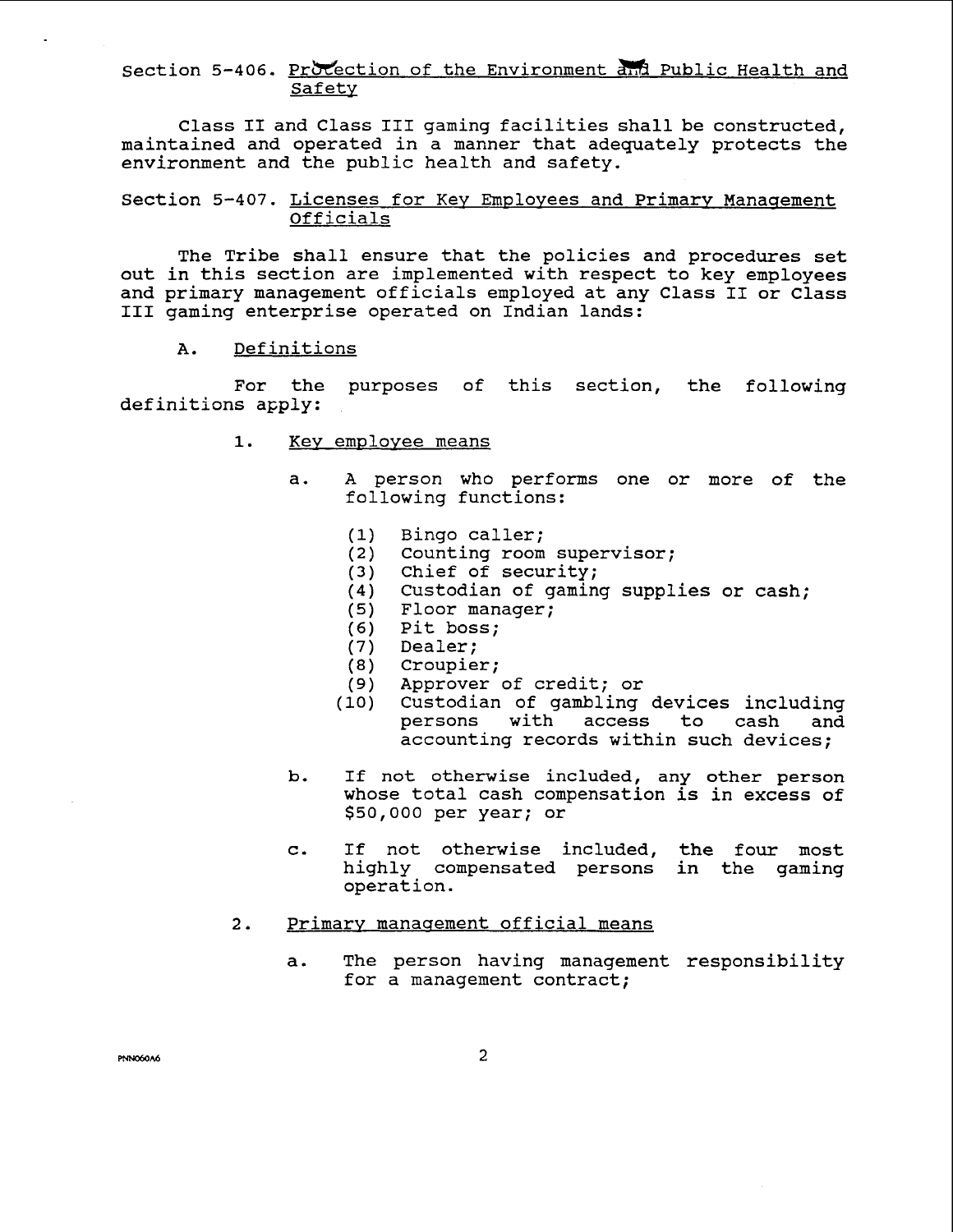$b.$  W Any person who has authority:

- (1) To hire and fire employees; or
- (2) To set up working policy for the gaming operation; or
- c. The chief financial officer or other person who has financial management responsibility.

#### Application Forms  $B.$

1. The followinq notice shall be placed on the application form for a key employee or a primary management official before that form is filled out by an applicant:

In compliance with the Privacy Act of 1974, the following information is provided: Solicitation of the information on this form is authorized by 25 **U.** S.C. 2701 et seq. The purpose of the requested information is to determine the eligibility of individuals to be employed in a gaming<br>operation. The information will be used by National The information will be used by National Indian Gaming Commission members and staff who have need for the information in the performance of their official duties. The information may be disclosed to appropriate Federal, Tribal, State, local, or foreign law enforcement and regulatory agencies when relevant to civil, criminal or regulatory investigations or prosecutions or when pursuant to a requirement by a tribe or the National Indian Gaming Commission in connection with the hiring or firing of an employee, the issuance or revocation of a gaming license, or investigations of activities while associated with a tribe or a gaming operation. Failure to consent to the disclosures indicated in this notice will result in a tribe's being unable to hire you in a primary management official or key employee position.

The disclosure of your Social Security Number (SSN) is voluntary. However, failure to supply a SSN may result in errors in processing your application.

2. Existing key employees and primary management officials shall be notified in writing that they shall either:

- a. Complete a new application form that contains a Privacy Act notice; or
- b. Sign a statement that contains the Privacy Act notice and consent to the routine uses described in that notice.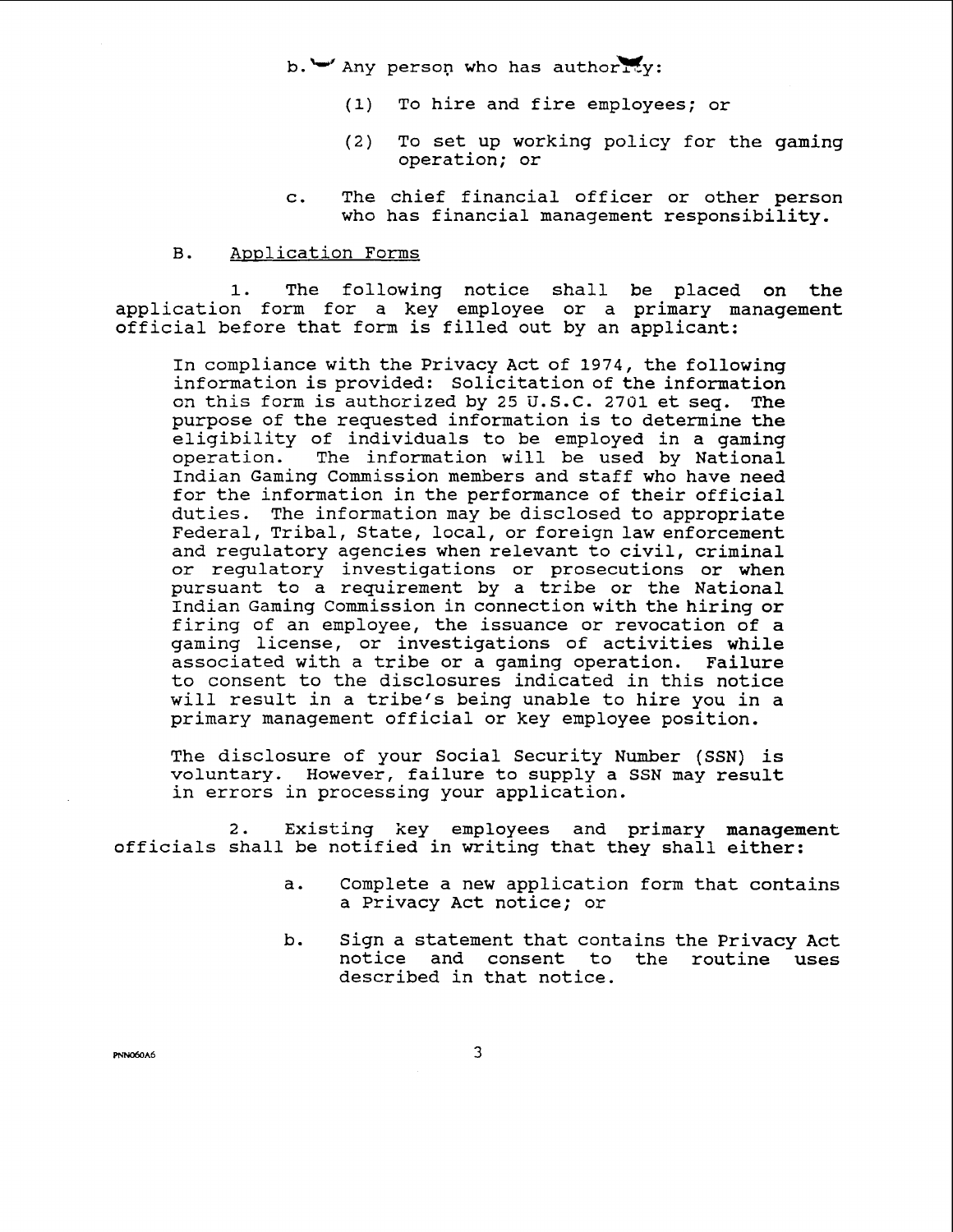3. The following, notice shall be placed on the application form for a key employee or a primary official before that form is filled out by an applicant.

> A false statement on any part of your application may be grounds for not hiring you, or for firing you after you begin work. Also, you may be punished by fine or imprisonment. (U.S. Code, Title 18, Section 1001)

4. The Tribe shall notify in writing existing key employees and primary management officials that they shall either:

- a. Complete a new application form that contains a notice regarding false statements; or
- b. Sign a statement that contains the notice regarding false statements.

## C. Background Investigations

**1.** The Tribe shall request from each primary management official and from each key employee all of the following information:

- a. Full name, other names used (oral or written), social security number(s), birth date, place of birth, citizenship, gender, all languages (spoken or written) ;
- b. Currently and for the previous 5 years: business and employment positions held, ownership interests in those businesses, business and residence addresses, and drivers license numbers;
- c. The names and current addresses of at least three personal references, including one personal reference who was acquainted with the applicant during each period of residence listed under paragraph (1) (b) of this section;
- d. Current business and residence telephone Current business
- e. A description of any existing and previous business relationships with Indian tribes, including ownership interests in those businesses;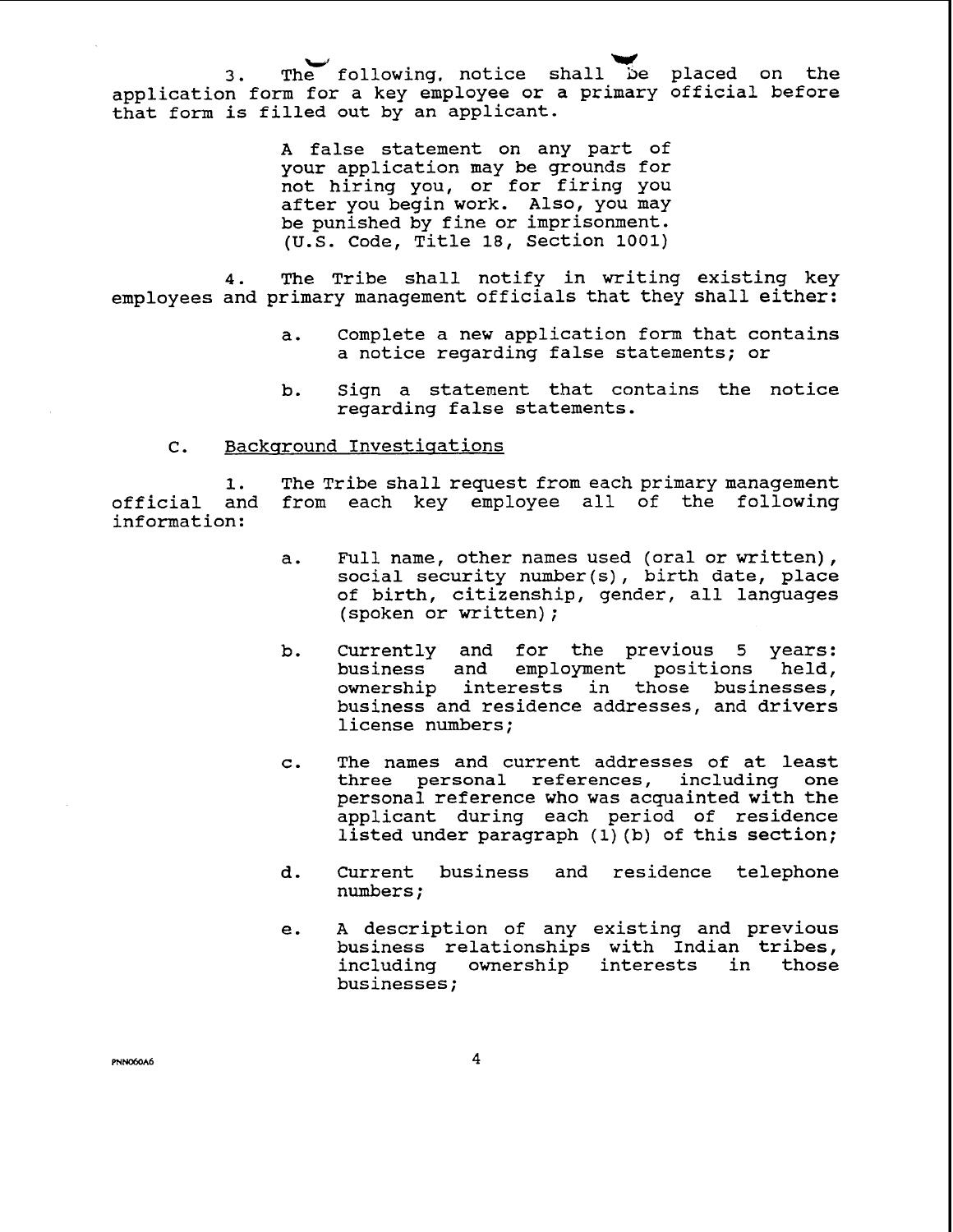- f. <sup>1</sup> A description of any existing and previous<br>business relationships with the gaming business relationships with the<br>industry generally, including own generally, including ownership interests in those businesses;
- g. The name and address of any licensing or regulatory agency with which the person has filed an application for a license or permit related to gaming, whether or not such license or permit was granted;
- h. For each felony for which there is an ongoing prosecution or a conviction, the charge, the name and address of the court involved, and the date and disposition, if any;
- i. For each misdemeanor conviction or ongoing misdemeanor prosecution (excluding minor traffic violations), within 10 years of the date of the application, the name and address<br>of the court involved and the date and of the court involved and the date disposition;
- j. For each criminal charge (excluding minor traffic charges) , whether or not there is a conviction, if such criminal charge is within 10 years of the date of the application and is<br>not otherwise listed pursuant to not otherwise listed pursuant to paragraph **(1)** (h) or (1) (i) of this section, the criminal charge, the name and address of the court involved and the date and disposition;
- k. The name and address of any licensing or regulatory agency with which the person has filed an application for an occupational license or permit, whether or not such license or permit was granted;
- 1. A current photograph;
- m. Any other information the Tribe deems relevant; and
- n. Fingerprints consistent with procedures adopted by the Tribe according to 25 C.F.R.  $$522.2(h).$

**2.** The Tribe shall conduct an investigation sufficient to make a determination under subsection D below. In conducting a background investigation, the Tribe or its agent shall promise to keep confidential the identity of each person interviewed in the

**PNN060A6**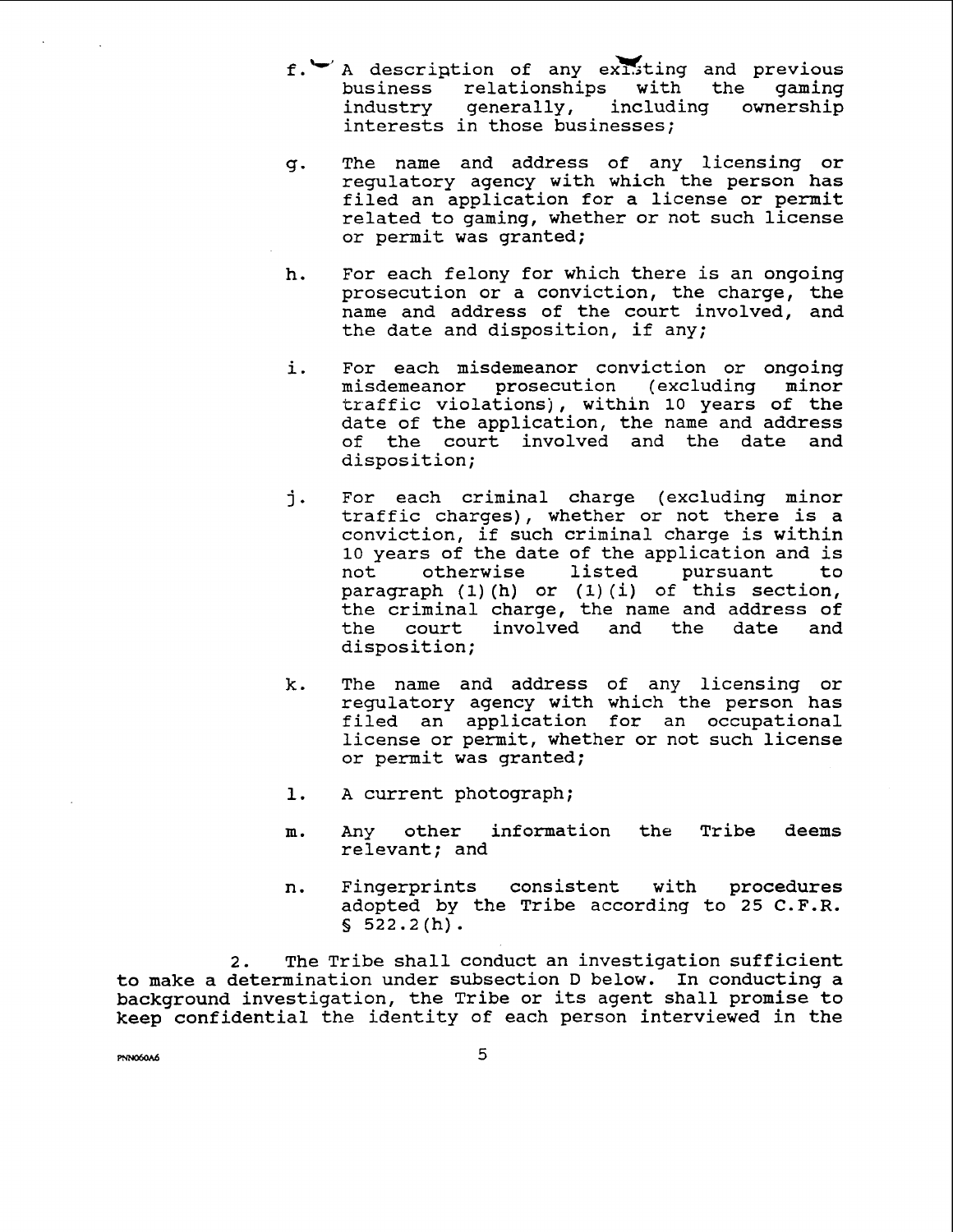**w w**  course of the investigation. \*

## D. Eliqibilitv Determination

The Tribe shall review a person's prior activities, criminal record, if any, and reputation, habits and associations to make a finding concerning the eligibility of a key employee or primary management official for employment in a gaming operation. If the Tribe determines that employment of the person poses a threat to the public interest or to the effective regulation of gaming, or creates or enhances dangers of unsuitable, unfair, or illegal practices and methods and activities in the conduct of gaming, a tribal gaming operation shall not employ that person in a key employee or primary management official position.

### E. Procedures for Forwarding Applications and Reports for Key Employees and Primary Management Officials to the National Indian Gaming Commission

1. When a key employee or primary management official begins work at a gaming operation authorized by this ordinance, the Tribe shall forward to the National Indian Gaming Commission a completed application for employment and conduct the background investigation and make the determination referred to in subsection D of this section.

2. The Tribe shall forward the report referred to in subsection F of this section to the National Indian Gaming commission within 60 days after an employee begins work or within 60 days of the approval of this ordinance by the Chairman of the National Indian Gaming Commission.

3. The gaming operation shall not employ as a key employee or primary management official a person who does not have a license after 90 days.

#### F. Report to the National Indian Gaming Commission

1. Pursuant to the procedures set out in subsection **E**  of this section, the Tribe shall prepare and forward to the National Indian Gaming Commission an investigative report on each background investigation. An investigative report shall include all of the following:

- a. Steps taken in conducting a background investigation;
- b. Results obtained;
- c. Conclusions reached; and
- d. The bases for those conclusions.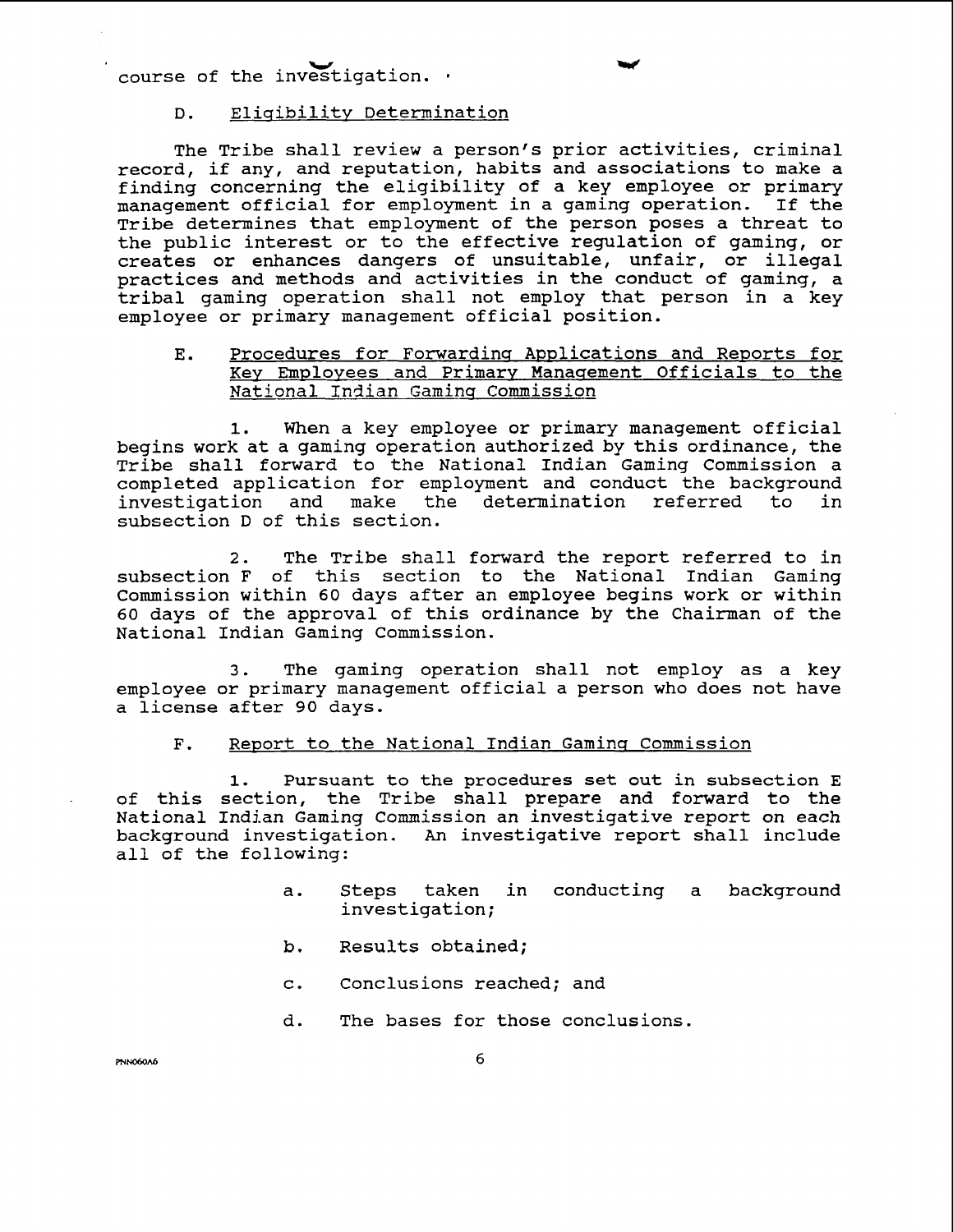2. The Tribe shall submit, with the report, a copy of the eligibility determination made under subsection D of this section.

3. If a license is not issued to an applicant, the Tribe:

- a. Shall notify the National Indian Gaming Commission; and
- b. May forward copies of its eligibility determination and investigative report (if any) to the National Indian Gaming Commission for inclusion in the Indian Gaming Individuals Records System.

**4.** With respect to key employees and primary management officials, the Tribe shall retain applications for employment and reports (if any) of background investigations for inspection by the Chairman of the National Indian Gaming Commission or his or her designee for no less than three (3) years from the date of termination of employment.

## G. Granting a Gaming License

1. If, within a thirty (30) day period after the National Indian Gaming Commission receives a report, the National Indian Gaming Commission notifies the tribe that it has no objection to the issuance of a license pursuant to a license application filed by a key employee or a primary management official for whom the tribe has provided an application and investigative report to the National Indian Gaming Commission, the Tribe may issue a license to such applicant.

**2.** The Tribe shall respond to a request for additional information from the Chairman of the National Indian Gaming Commission concerning a key employee or a primary management official who is the subject of a report. Such a request shall **suspend the 30-day period under paragraph G.1. of this section**  until the Chairman of the National Indian Gaming Commission receives the additional information.

3. If, within the thirty (30) day period described above, the National Indian Gaming Commission provides the Tribe with a statement itemizing objections to the issuance of a license to a key employee or to a primary management official for whom the Tribe has provided an application and investigative report to the National Indian Gaming Commission, the Tribe shall reconsider the application, taking into account the objections itemized by the National Indian Gaming Commission. The Tribe shall make the final decision whether to issue a license to such applicant.